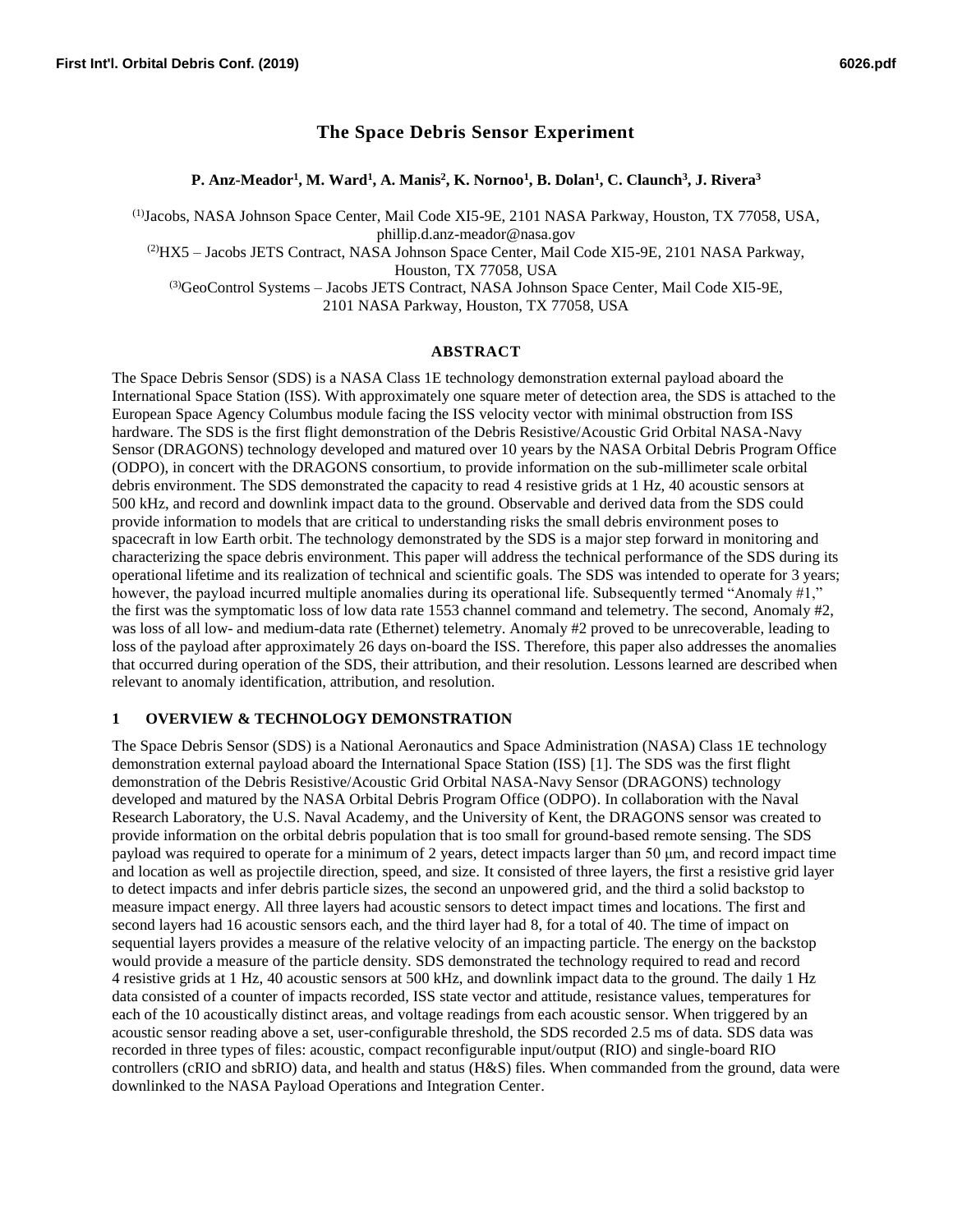The SDS was launched to the ISS inboard the trunk of the Space-X Dragon vehicle on 15 December 2017 and was installed on the Columbus module of the ISS on 1 January 2018. The SDS collected over 1200 acoustic detection files, approximately 26 days of resistance/engineering data, and demonstrated impact detection in the flight environment. Unfortunately, shortly after the beginning of operations, the SDS began experiencing anomalous behavior, and after approximately 26 days, became unresponsive. Due to its prematurely terminated mission, the SDS failed to operate over a 2-year time interval, observe an acknowledged impact on the backstop layer, and resolve projectile mass density from impact energy delivered to the backstop. Despite its short operational lifetime, the SDS mission was a success in detecting impacts and determining impact time and location. The SDS technology demonstration scorecard is provided in [Table 1](#page-5-0)**.** Impact time and location was successfully demonstrated, evident by the over 1200 triggered events recorded in the acoustic data stream. The projectile direction, speed, size, and density could not be characterized due to there being no valid impacts on the second and third layers, and no correlation between gridline severs and acoustic events, which resulted in 'fail' scores. However, environmental data and the SDS performance continue to inform the development of other operational *in situ* sensors.

| Component                                 | Ground testing | Flight experience |
|-------------------------------------------|----------------|-------------------|
| Impact Detection                          |                |                   |
| Impact time                               | P              | P                 |
| Impact location                           | Р              | P                 |
| Projectile direction                      | Р              |                   |
| Projectile speed                          |                | F                 |
| Projectile size (via grid line severance) | P              | F                 |
| Projectile density (via impact energy)    | P              | F                 |

Table 1. SDS Technology Scorecard. Green = pass, red = fail.

# **2 MMOD MEASUREMENT**

The dual goals of the SDS were to update the micrometeoroid and orbital debris (MMOD) environment definition from a scientific perspective and conduct a technology demonstration. Analysis of SDS science data suggests it is consistent with the ISS-altitude MMOD environment for the short area-time product. The Hypervelocity Impact Technology (HVIT) group performed MMOD impact risk assessments using the BUMPER II finite elementmodeling program [2] for the SDS 2018-2020 installation, which uses NASA's latest Meteoroid Engineering Model (MEM-R2 [3]) and Orbital Debris Engineering Model (ORDEM 3.0 [4]). Results of the BUMPER II modeling is shown in Fig. 1, scaled to the estimated sensor uptime of 22.12 days. White Sands Test Facility (WSTF) ground testing demonstrated that the SDS successfully detected 50 µm projectiles at 7 km/s and this is indicated by the vertical dashed line in the figure. Five valid impacts were recorded by SDS, and these appear consistent with the expected number of impacts down to this approximate detection threshold.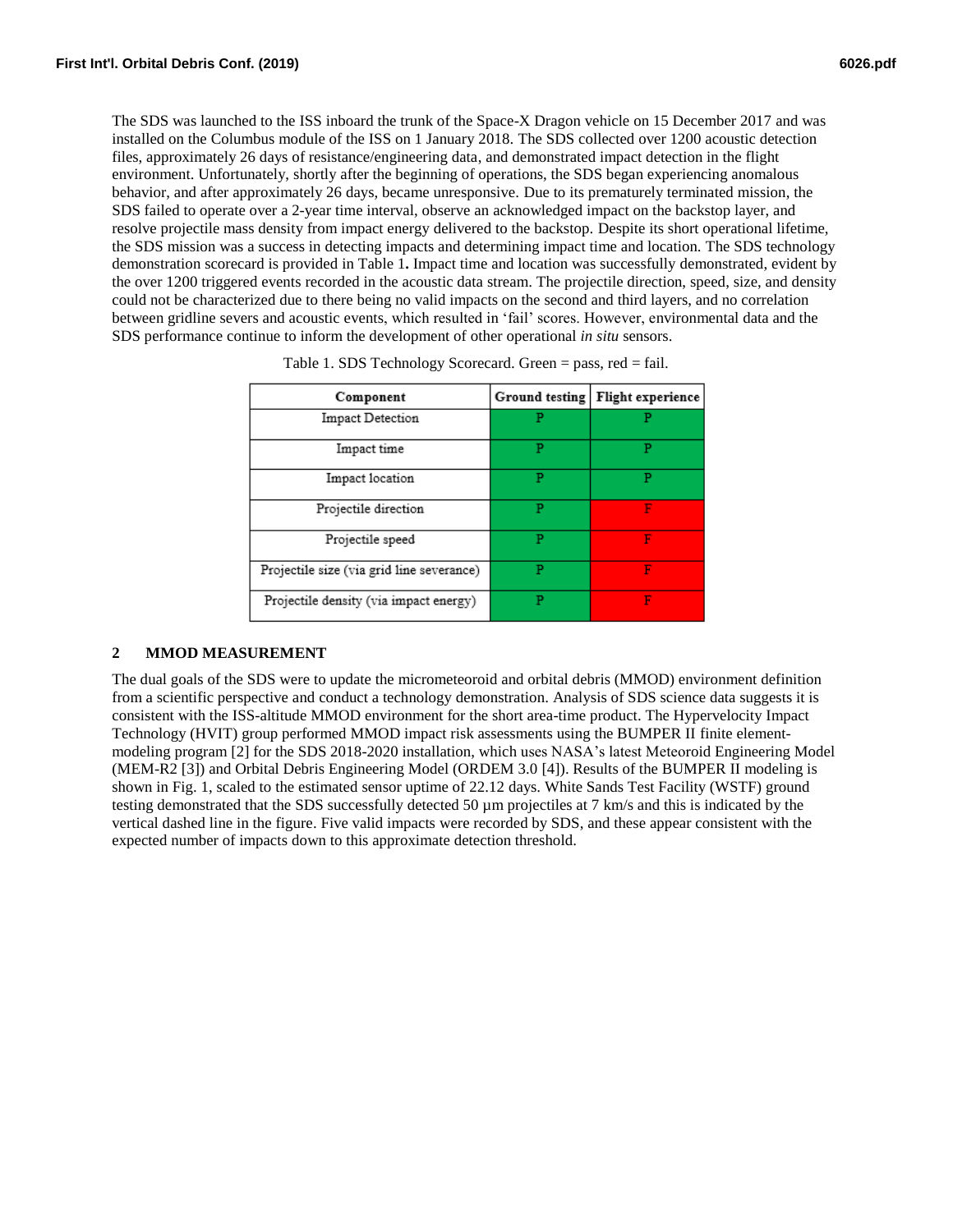

Fig. 1. SDS valid measurements compared to Bumper II total environment prediction.

In Fig. 1, projectile sizes were estimated by a relationship derived in WSTF testing between peak acoustic signal strength and projectile size; actual particle size is less than or equal to that portrayed in the figure. This relationship was demonstrated with sufficient accuracy to apply in lieu of grid line breaks. No grid line breaks were associated with acoustically triggered events on orbit. This is not unexpected given the short operational SDS lifetime and the preponderance of smaller MMOD in power law models of the environment.

# **3 SCIENCE DATA APPLICATIONS**

# **3.1 Resistance Data**

A resistance change on the SDS grid indicated a resistance grid line broken, from which the impact hole size can be estimated (and therefore particle size) based on damage models derived from hypervelocity testing. It was observed the first few days after installation aboard the ISS that SDS displayed a "burn-in" effect change in resistance on all resistive subgrids, which stabilized after approximately a week. Figure 2 illustrates an example of the beginning "burn-in" effect followed by stabilization for a resistor with change in time. More generally, resistance displayed a regular, repeating pattern as the temperature varied, as shown in Fig. 3.



Fig. 2. Typical SDS subgrid resistance behavior over operational lifetime (2018-day number). Note burn-in period.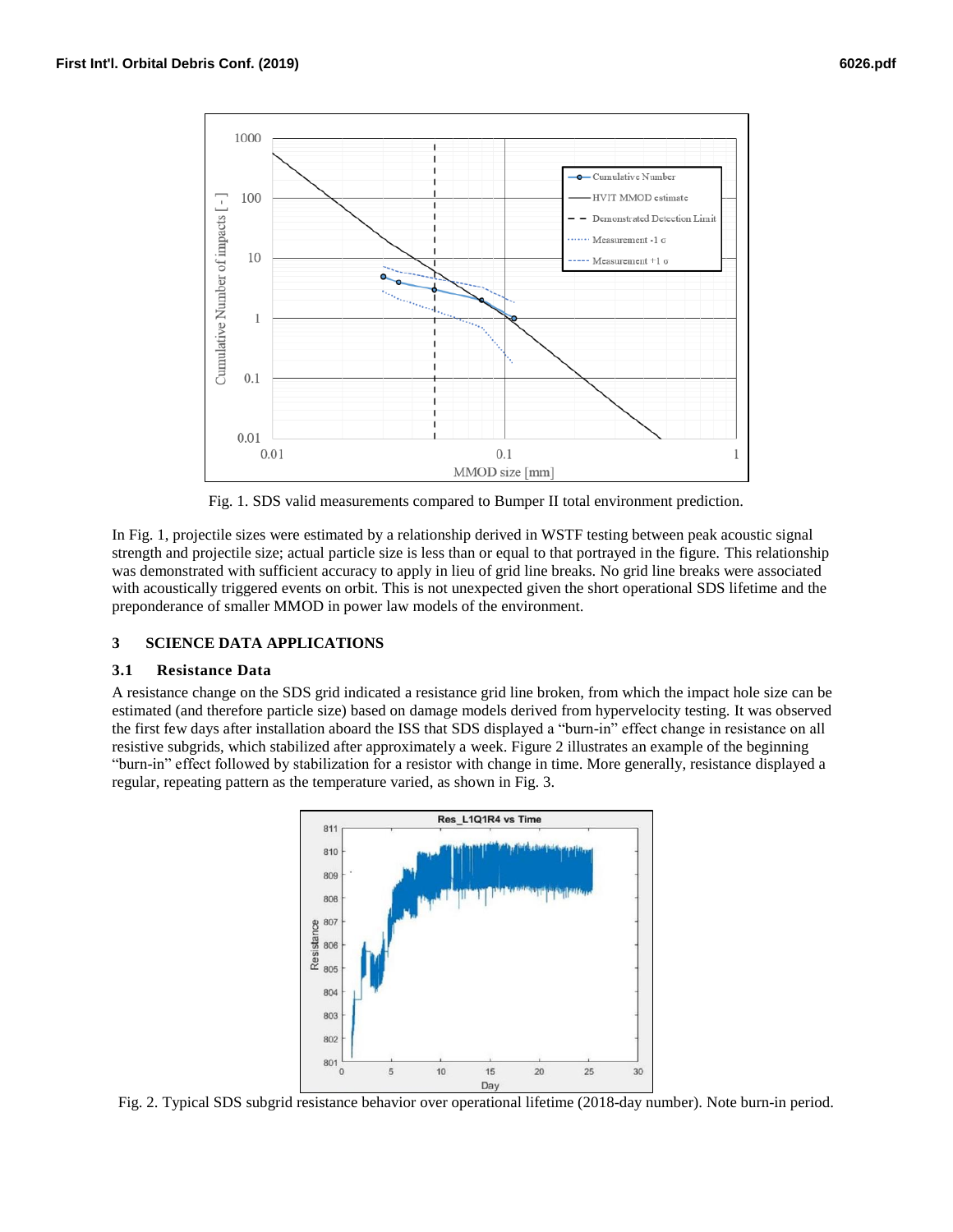

Fig. 3. Example of a resistor's response to cyclic temperature changes and an irreversible change of approximately 1.5 Ω. This change in resistance is consistent with the breaking of one grid line.

Potential impacts were identified as a resistance change (1 ohm  $[\Omega]$  or more) over each resistor. There were approximately 27 instances of this behavior over the course of operation of the SDS. The 27 potential impacts were normalized to their first recorded resistance in each resistor time interval (when the resistance change became greater than 1 $\Omega$ ). Figure 4 illustrates each identified resistor with a resistance change greater than 1 $\Omega$  over a time interval.



Fig. 4. Twenty-seven resistor behaviors over time.

Two different modalities of resistance change were observed. The behavior is separated based on the duration of resistance change and the length of time that elapsed between the  $1\Omega$  changes. Characterized as either a slow "S" curve or a "prompt" jump in resistance (top two charts in Fig. 5, respectively), the latter would be expected in the case of an impact-induced sever, and is consistent with SDS grid ground testing (bottom chart in Fig. 5). The time interval from which the "S" curve changes resistance does not follow ground testing's instantaneous resistance change for an impact. Ground testing produced an immediate  $1\Omega$  jump in resistance, while the "S" curve resistor behavior on average lasted 20 seconds. The phenomenology of the "S" events is not understood at this time, but it is unlikely to be associated with an impact.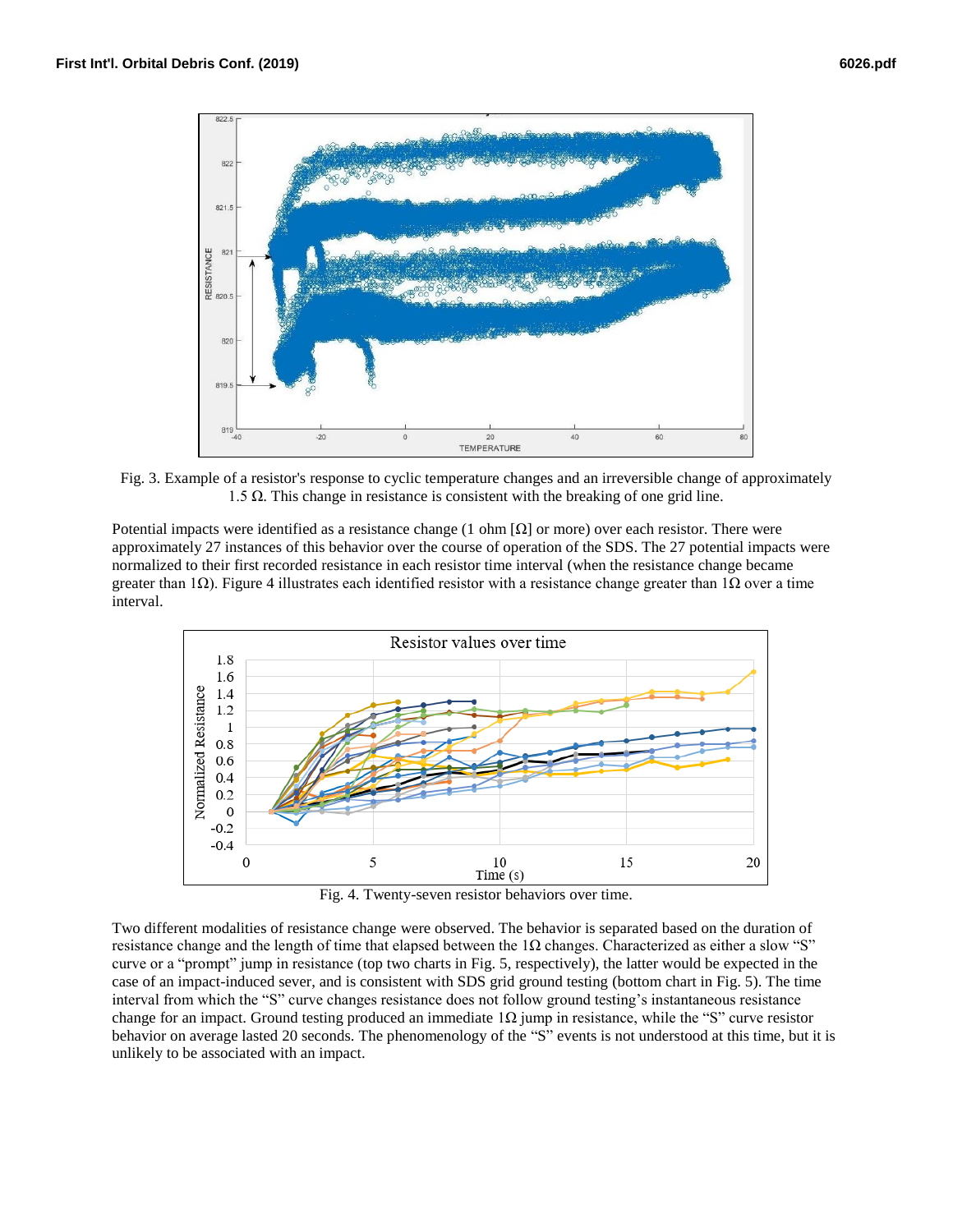

Fig. 5. SDS Resistor behavior on orbit (top) and ground testing resistor behavior (bottom).

# **3.2 Acoustic Data**

Acoustic sensors were placed on the SDS with the goal of detecting impact-induced acoustic waves in the grid's Kapton substrate. The SDS produced 1287 recoverable acoustic data files during its operation (some acoustic files were lost prior to downlink due to the circumstances of SDS anomalous behavior). Observed acoustic irregularities occurred during operation such as radio frequency (RF) flash, electromagnetic interference (EMI) signals, and signals being recorded in only one sensor (A), quadrant (Q), or layer (L). Due to the complexity of these signals and to expedite the impact detection process, acoustic files were classified into five categories (Table 2). A flowchart of the classification process is additionally provided in Fig. 6.

| <b>Identification</b>              | <b>Characteristics</b>                                            |  |
|------------------------------------|-------------------------------------------------------------------|--|
| EMI                                | Signal appearing first on L3, wave packet shaped, constant        |  |
|                                    | wave pattern, or file created by noisy sensor.                    |  |
| One Sensor Response                | Only showing signal on one sensor and in one quadrant and         |  |
|                                    | layer.                                                            |  |
| Flash                              | Large impulse signal showing simultaneously on multiple           |  |
|                                    | sensors, directly followed by flat line.                          |  |
| <b>Probable Sensor Malfunction</b> | Discontinuities of sensor output, or signal indicating            |  |
|                                    | instantaneous jump from negative to positive voltage.             |  |
| Potential Acoustic Response        | All else not classified as above. Time delays are consistent with |  |
|                                    | expected acoustic travel time (from ground testing), large, low   |  |
|                                    | frequency impulse signals that are well defined and located.      |  |
|                                    | Observed in multiple layers, quadrants, and sensors.              |  |

|  |  | Table 2. Classifications of acoustic files. |  |
|--|--|---------------------------------------------|--|
|--|--|---------------------------------------------|--|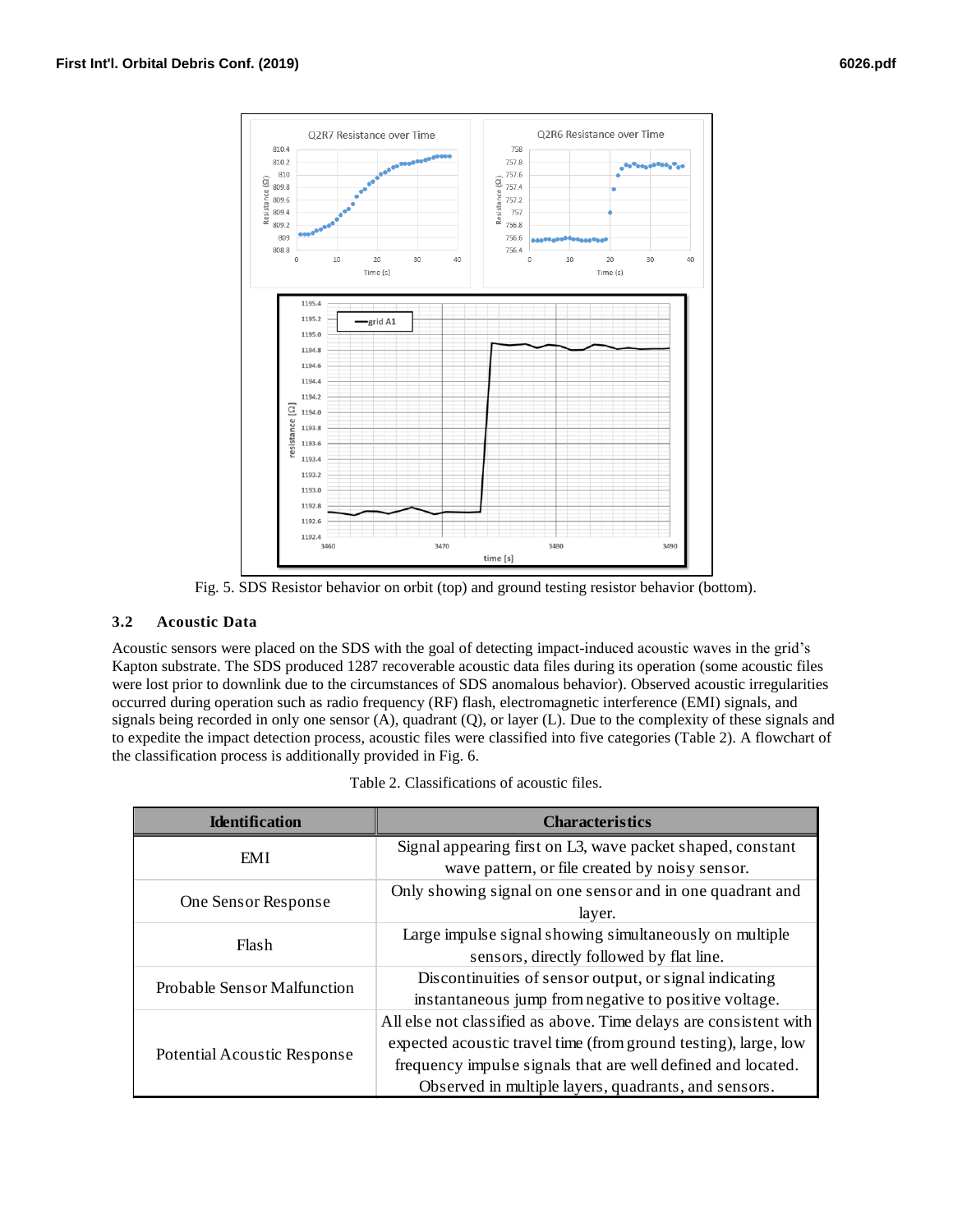

Fig. 6. SDS acoustic file classification process.

Of the acoustic files created, approximately 58% were EMI files, 40% were one-sensor response, 1.5% were flash response, and less than 1% were sensor malfunction and potential acoustic responses. After removing EMI and sensor malfunction types, 534 acoustic files were left. The SDS did not incur any impact penetrations through three grid layers, thus preventing the determination of impactor relative velocity and mass density. Seven candidate impacts were left that matched the acoustic response characteristics described in Table 2. These candidates were additionally analyzed by an acoustic signal subject matter expert with the conclusion that all files in Table 3 excepting #1226 were most likely an impact event, leaving the candidate impact total at six. One impact (#617) was omitted from both further analysis and Fig. 1 (estimated size well below 30 μm, the programmatic threshold of interest), leaving five valid impacts.

<span id="page-5-0"></span>

|  | Table 3. SDS impact candidates, date/time impacted, and estimated maximum impactor size. |  |  |
|--|------------------------------------------------------------------------------------------|--|--|

| Acoustic<br>File | Dav | Time     | Sensor<br>Threshold | Estimated<br>Particle Size<br>$(\mu m)$ |
|------------------|-----|----------|---------------------|-----------------------------------------|
| 593              | 7   | 04:10:09 | .03                 | 50                                      |
| 617              | 7   | 08:37:11 | .03                 | < 12                                    |
| 993              | 11  | 01:17:09 | .03                 | 35                                      |
| 1097             | 14  | 05:44:49 | .06                 | 80                                      |
| 1120             | 18  | 07:27:15 | .06                 | 110                                     |
| 1172             | 20  | 17:31:28 | .06                 | 30                                      |
| 1226             | 22  | 15:30:39 | .06                 |                                         |

# **4 Anomaly Resolution**

The SDS payload experienced H&S lockups beginning shortly after its installation on 1 January 2018. Termed "Anomaly #1" in retrospect, this anomaly resulted in the SDS no longer sending H&S data or responding to commands over the 1553-standard low data rate channel. Commanded hard power recycles provided a temporary work-around to clear the 'locked-up' state and restore the payload to nominal operation. Three weeks into operation, the SDS did not recover from three consecutive power recycle attempts to cope with Anomaly #1, and the payload failed to send any data or accept commands on either the 1553 low-data rate channel or the medium-data rate Ethernet channel. This failure to respond was termed "Anomaly #2." Additional power cycles were also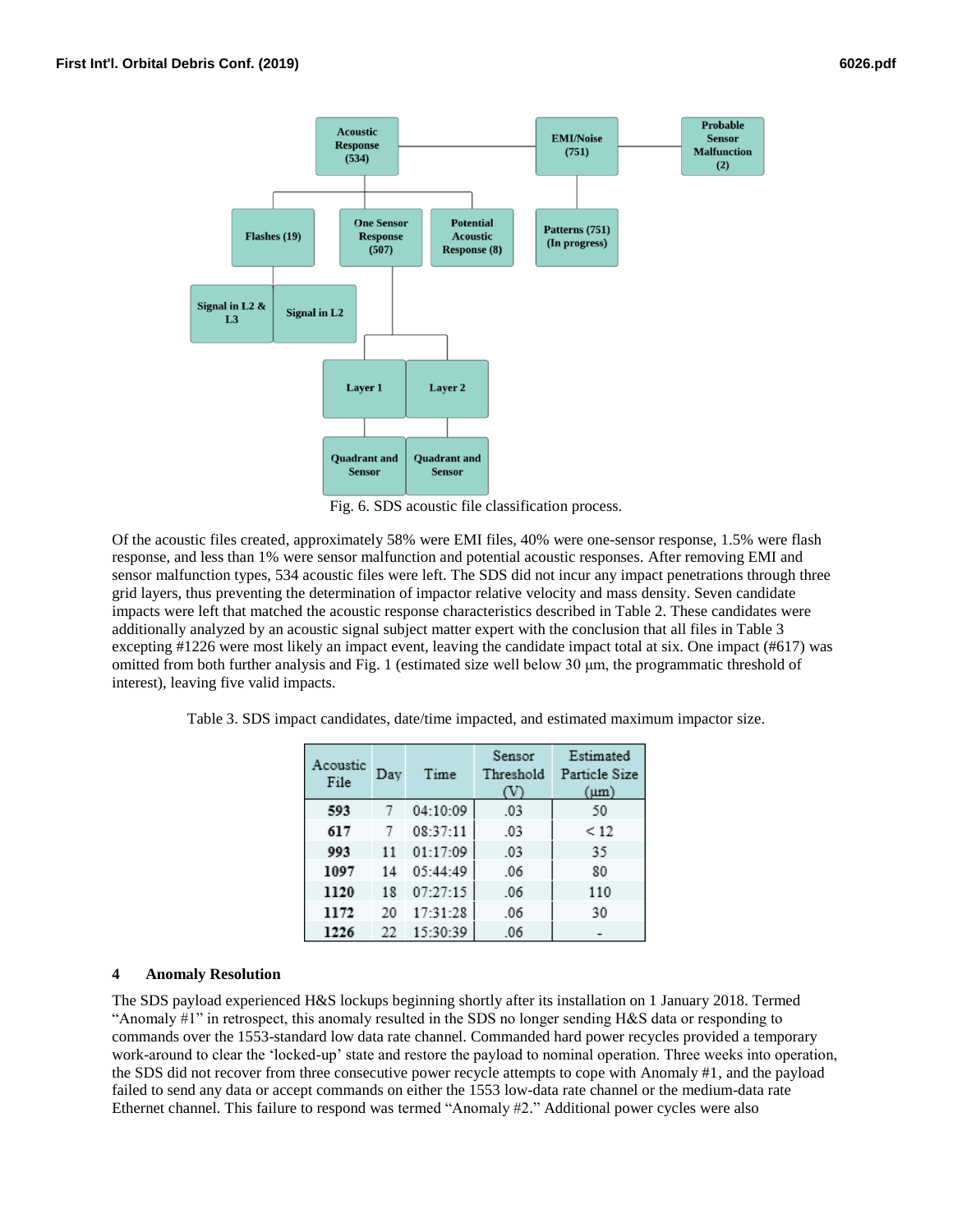unsuccessful, and the payload was placed in a "safe" state with heater (direct current DC/DC converter) power on and operational (cRIO) power off. While never logged as a formal payload anomaly, SDS heater string performance (as indicated by DC/DC converter power draw) was also compromised. The heater's off-nominal performance was detected only during the electrical/amperage draw analysis performed while troubleshooting Anomalies #1 and #2. Observed power draw was consistent with only one of the two heater strings being functional. SDS staff referred to this condition colloquially as "Anomaly #3." As ISS orbital and configuration parameters, including payload insolation and the single heater string, were sufficient to maintain SDS environmental conditions in its nominal operating temperature range, emphasis was placed on resolving Anomalies #1 and #2. Anomalies #1 and #2 were formally reported in the NASA Payload Anomaly Reporting tool. Since Anomaly #3 did not impact payload operations, it was not formally reported. For a more thorough description of the SDS anomaly attribution, see [5]. Environmental effects and conditions, which could possibly interfere with SDS operational functionality, were analyzed as part of the anomaly resolution process and are discussed in the following section.

#### **4.1 Environmental Effects**

Environmental effects such as temperature, geographic location, space radiation, and trapped particles were all analyzed for correlating with lockups of the SDS, but also facilitated an exploration into the orbital environment of the ISS and SDS technologies. After an observed "burn-in" effect for the first week of SDS operation, the SDS cRIO temperature did not experience significant deviation from the average temperature. SDS thermal management was composed of thermostats and dual Kapton film heater strings. The heaters were powered during ascent and on-orbit storage in the Space-X Dragon trunk by the trunk's power distribution system and by the ISS after installation. Certain irregularities with regard to expected power draw were noted when powered either inboard the Dragon trunk or on-orbit. The working hypothesis is that after the heater turned on on-orbit, the resulting thermal expansion caused it to disconnect because the connection was already loose (Anomaly #3). The SDS temperature fell to ambient (day/night cycle, beta angle) heating and concomitant temperatures when unpowered. However, the temperatures never fell below -16 C (with the lower operational limit at -40 C). Geographic and environmental effects (ISS-local, orbital, etc.) on SDS behavior were examined. The beta angle (proportional to the percentage of time the object spends in direct sunlight) at which the ISS was positioned was considered (Fig. 7). After adjusting for time the SDS spent at each beta angle, there appears to be no effect of beta angle on the SDS, and it is unlikely there is a relationship between the number of lockups and beta angle.



Fig. 7. The number of lockups that occurred each day on the SDS charted with the daily Beta angle.

The SDS environmental effects investigation continued with observation of lockup occurrences at calculated orbital dawns. Figure 8 displays the lockups associated with a position of the ISS at orbital dawn. One lockup was correlated to orbital dawn but was interpreted as random chance, with no fundamental correlation of SDS lockups to orbital dawn.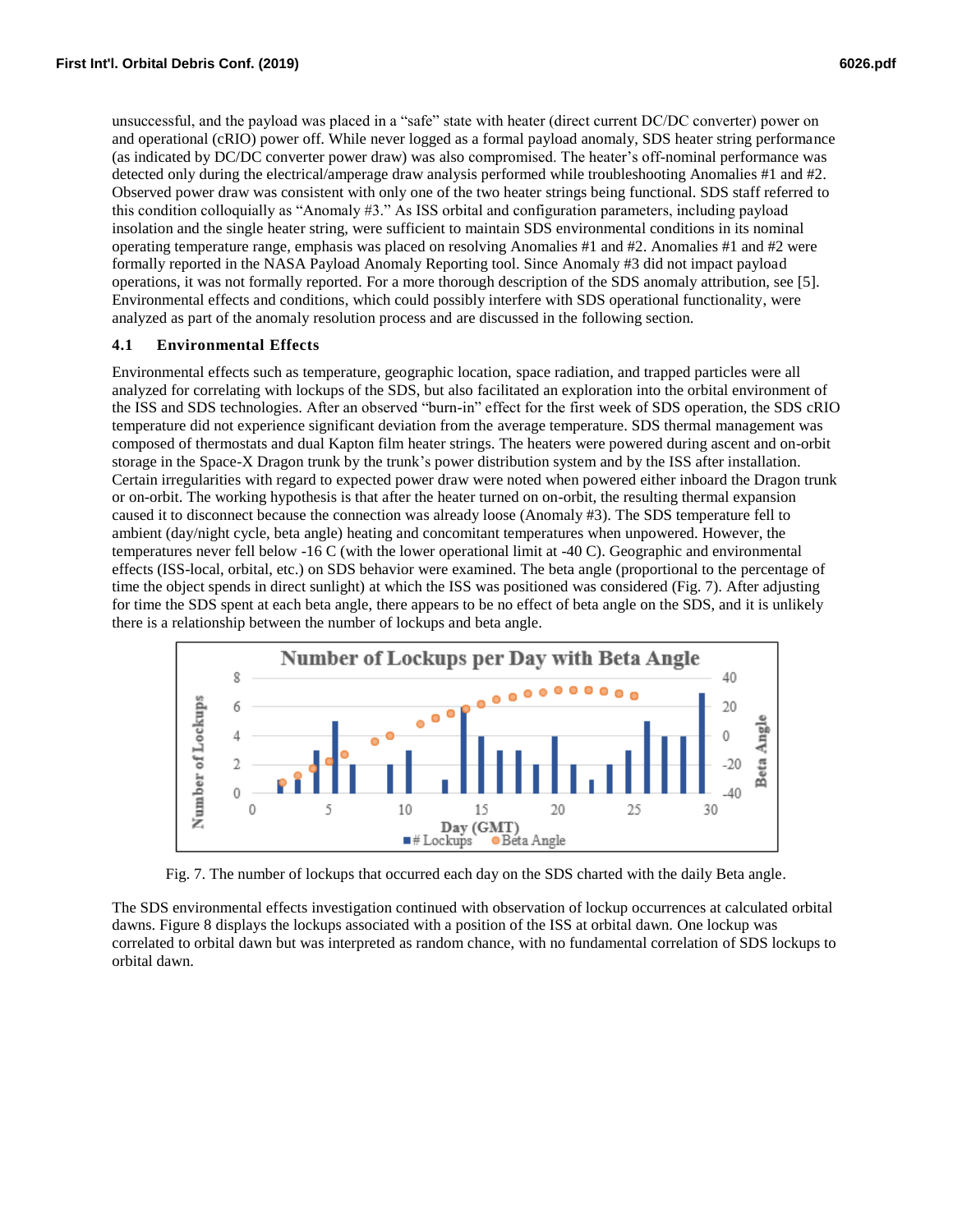

Fig. 8. Location of the ISS during lockup occurrences (yellow) and orbital dawn associated lockup (red).

Another consideration is Earth-fixed coordinates (latitude-longitude of sub-satellite point, altitude above geoid) of lockups, and any possible correlation with the South Atlantic Anomaly (SAA) or ground-based space surveillance radars. The latitude and longitude coordinates of the SDS during lockups were compared to observe any occurrences of geographic position influence of the SDS. The total number of lockups was tallied into latitude ranges. The dependence on time in orbit at outermost latitudes was removed by using the Kessler function [6]*.* There was an uneven distribution of lockup occurrences, with a higher number of lockups occurring above the equator in the northern latitudes (Fig. 9).To formally test this hypothesis, a non-parametric test (Kolmogorov-Smirnov, [7]) of the equality of lockups to latitude distribution was executed. There was sufficient evidence to suggest the data does not follow a uniform distribution, and it was inferred that the lockup occurrences have a minor relationship to latitude position. However, this relationship was not significantly different enough from a random distribution to be considered a cause of the lockup behavior.



Fig. 9. Number of lockup occurrences and the Earth-fixed coordinates at which they occurred.

Other environmental components analyzed include relatively low-energy solar cosmic rays (SCRs), protons, and heavier ions; galactic cosmic rays (GCRs), produced by active galactic nuclei, and – internal to the Milky Way galaxy – supernovae and other energetic events and phenomena; and trapped particles (protons and electrons, including the SAA). During SDS' operational lifetime, there were no coronal mass ejections (proton rich) recorded, no X-ray flare events, nor reported SCR/GCR events. Solar weather, due to the solar wind and Earth magnetospheric particle ingestion, correlates with a disturbed geomagnetic field; this was examined for January 2018 to cover SDS' operational lifetime. A comparison of geomagnetic indices with number of lockups per day is shown in Fig. 10. No correlations are observed between the two variables.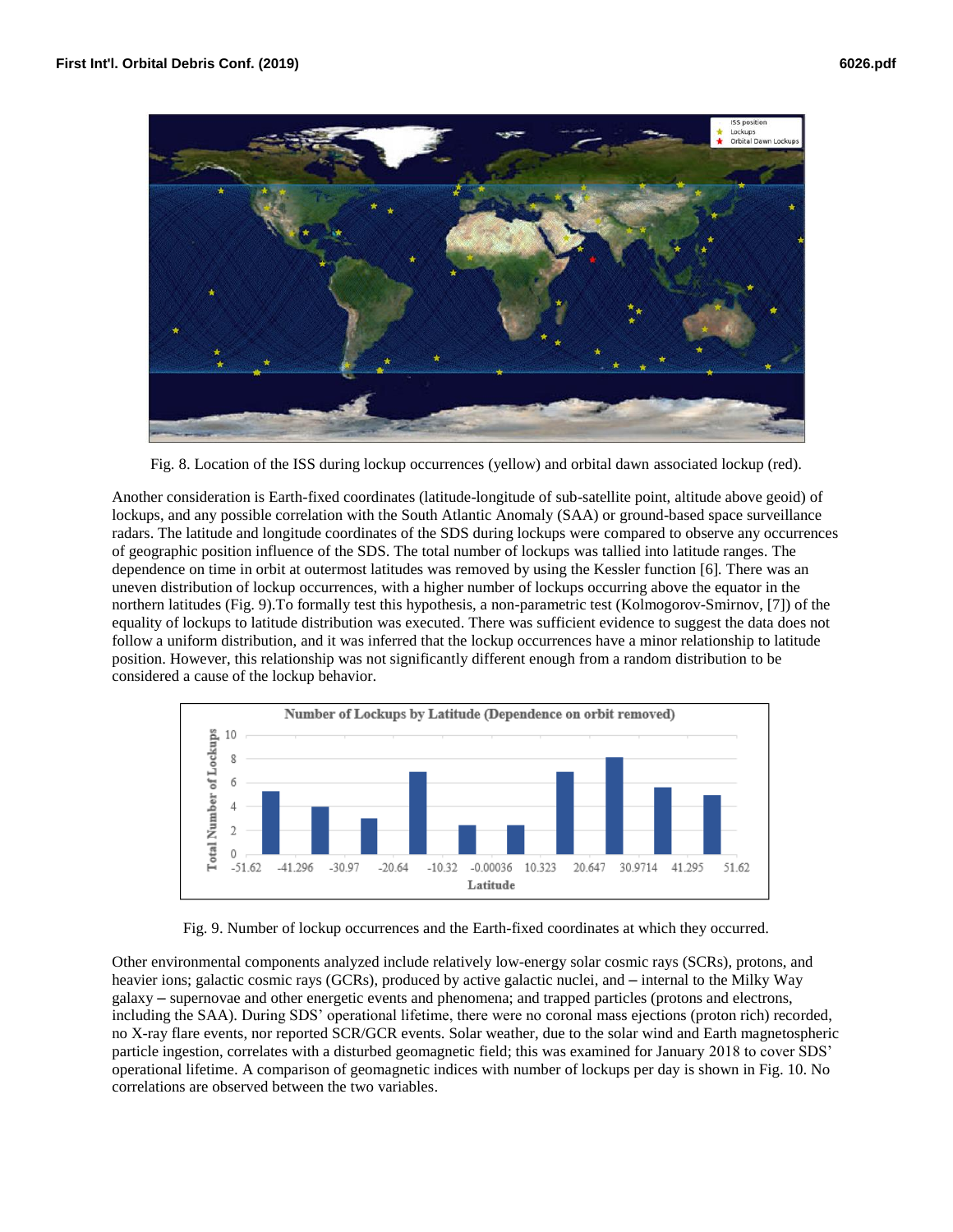

Fig. 10. Number of lockup occurrences compared with daily geomagnetism indices.

EMI and electromagnetic compatibility (EMC) were explored due to the large number of acoustic EMI files created. The geographic location of EMI file creation was charted and associated with lockups (Fig. 11). EMI/EMC at ISS altitude does not appear to be a probable contributing factor in lockups.



Fig. 11. EMI files and lockup occurrences.

Several unresolved correlations remain between SDS performance and ISS local or global environments. A number of SDS acoustic sensors exhibit long period (hours to days) noise phenomena; there appear to be several "beat" phenomena experienced by an otherwise quiet, nominally operating sensor (Fig. 12).While currently unexplained, science data analysis will attempt to identify and characterize this phenomenon further, including an estimate of noise frequency.



Fig. 12. Acoustic Sensor 3 recording of beat phenomena over a 3-day period.